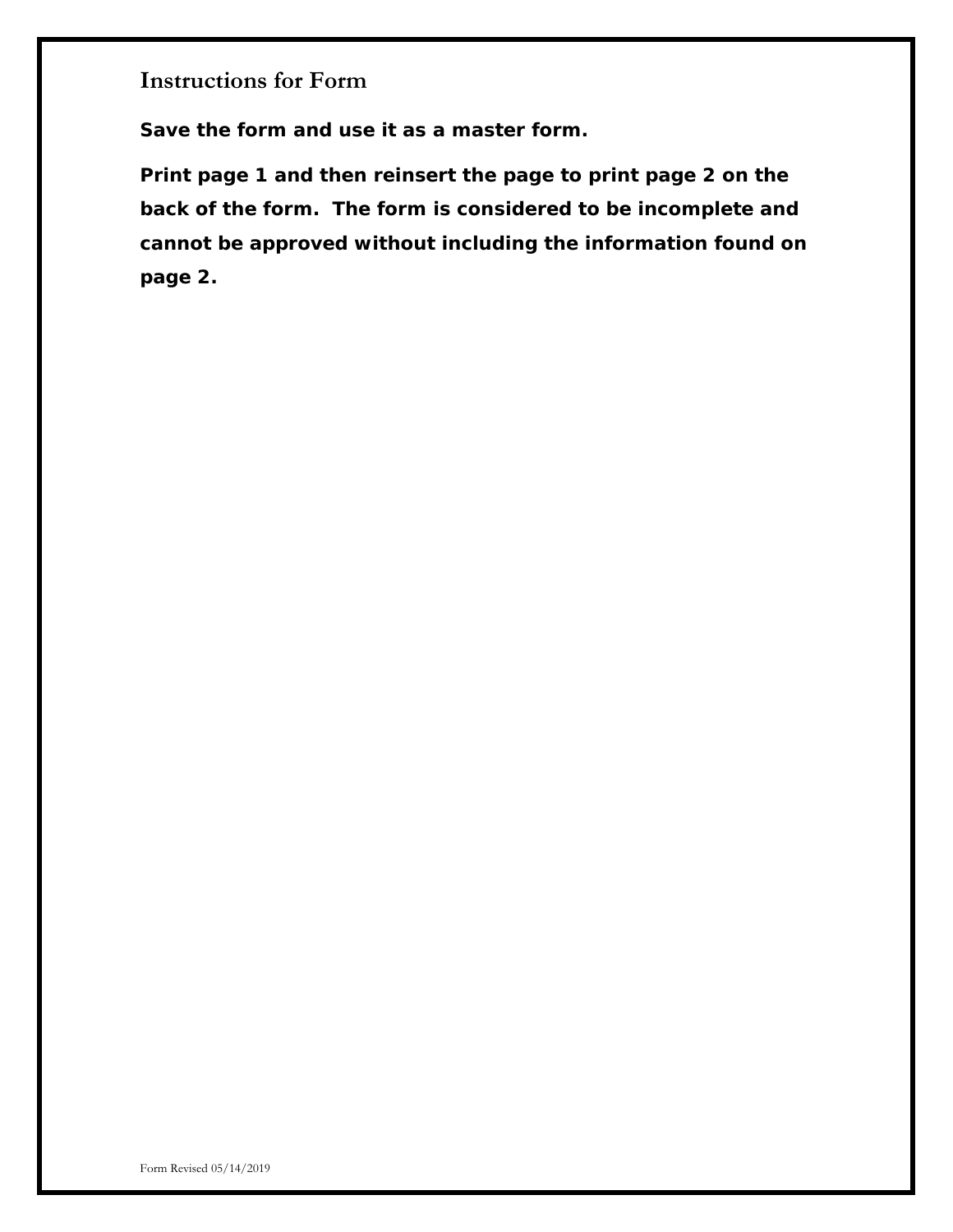## **THE UNIVERSITY OF ALABAMA**

## **APPLICATION FOR VISITING SCHOLAR OR VISITING STUDENT STATUS**

|                                                                                                                     | Name: SSN/CWID (if none, leave blank):                                                                                                                                                                                                                                                                        |
|---------------------------------------------------------------------------------------------------------------------|---------------------------------------------------------------------------------------------------------------------------------------------------------------------------------------------------------------------------------------------------------------------------------------------------------------|
|                                                                                                                     |                                                                                                                                                                                                                                                                                                               |
| □ U.S. Citizen/National; □ U.S. Permanent Resident; □ Other (Non-U.S.): _____________                               |                                                                                                                                                                                                                                                                                                               |
|                                                                                                                     |                                                                                                                                                                                                                                                                                                               |
|                                                                                                                     |                                                                                                                                                                                                                                                                                                               |
|                                                                                                                     |                                                                                                                                                                                                                                                                                                               |
|                                                                                                                     |                                                                                                                                                                                                                                                                                                               |
| Status While Visiting UA (check the appropriate block):                                                             |                                                                                                                                                                                                                                                                                                               |
| Faculty Member on Sabbatical Leave                                                                                  |                                                                                                                                                                                                                                                                                                               |
| Faculty Member on Leave of Absence                                                                                  |                                                                                                                                                                                                                                                                                                               |
| Student                                                                                                             |                                                                                                                                                                                                                                                                                                               |
|                                                                                                                     |                                                                                                                                                                                                                                                                                                               |
|                                                                                                                     |                                                                                                                                                                                                                                                                                                               |
| Dept. Contact (please print): Manual Contract (please print):                                                       |                                                                                                                                                                                                                                                                                                               |
|                                                                                                                     |                                                                                                                                                                                                                                                                                                               |
| Please state the academic purpose of the visit: Manual Allen Contract of the visit:                                 |                                                                                                                                                                                                                                                                                                               |
|                                                                                                                     |                                                                                                                                                                                                                                                                                                               |
|                                                                                                                     |                                                                                                                                                                                                                                                                                                               |
| Dates registered as Visiting Scholar or Visiting Student:                                                           |                                                                                                                                                                                                                                                                                                               |
| From: $\qquad \qquad \text{to:}$ $\qquad \qquad$                                                                    |                                                                                                                                                                                                                                                                                                               |
|                                                                                                                     | Application is hereby made for registration of the above-named person as a Visiting Scholar or Visiting<br>Student at The University of Alabama. The applicant is eligible for such registration as defined on the<br>reverse side of this form and is aware of the privileges available to such registrants. |
|                                                                                                                     | Applicant's Signature: Date: Date: Date:                                                                                                                                                                                                                                                                      |
|                                                                                                                     | Department Chair/Dean Signature: Department Chair/Dean Signature: Date:                                                                                                                                                                                                                                       |
|                                                                                                                     | Academic Affairs Signature: Date: Date:                                                                                                                                                                                                                                                                       |
| use my social security number only as an identifier for its internal record keeping and data processing operations. | Unless I have marked through this statement and put my initials beside it, I voluntarily permit The University of Alabama to                                                                                                                                                                                  |

Form Revised 05/14/2019